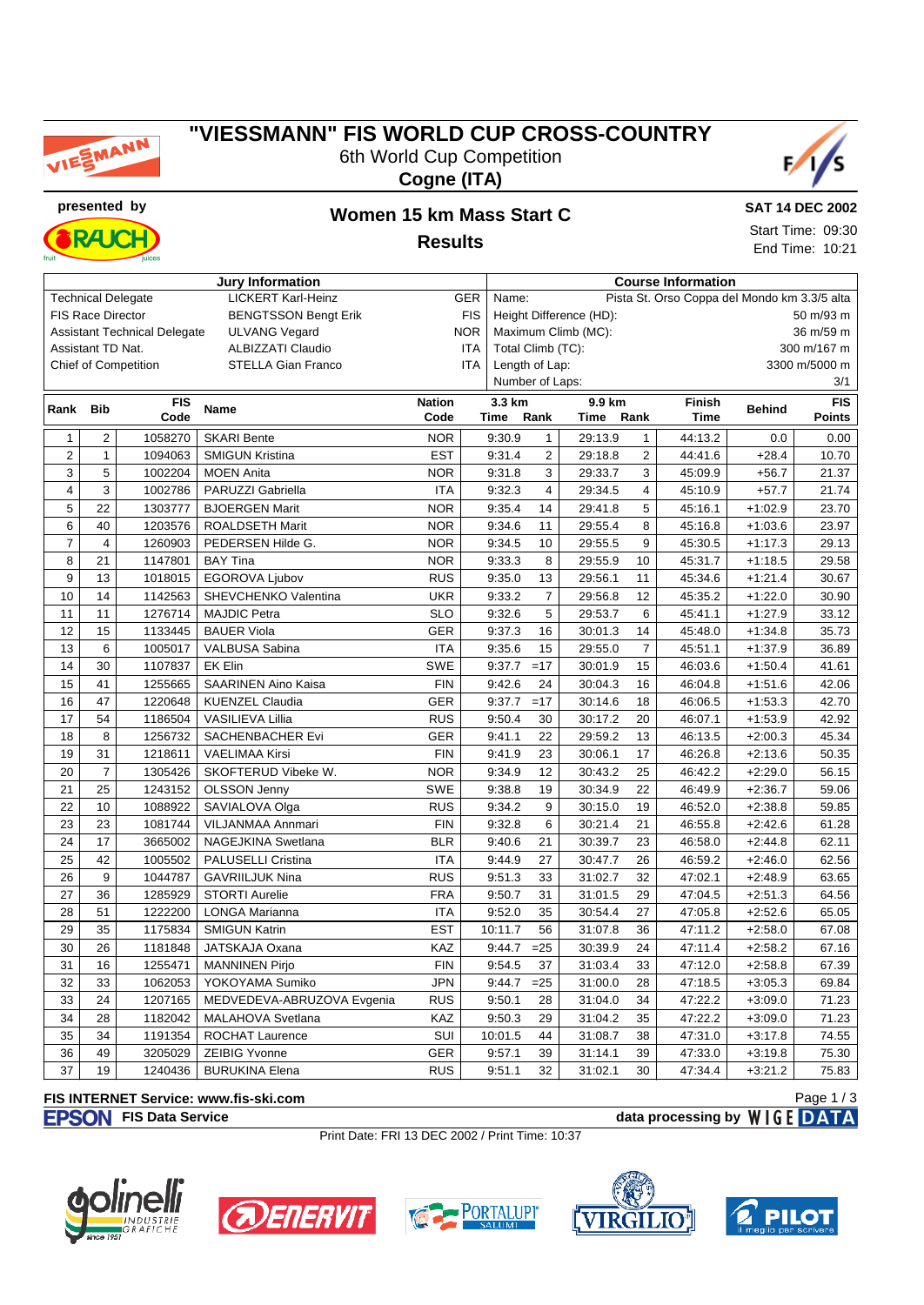

# **"VIESSMANN" FIS WORLD CUP CROSS-COUNTRY** 6th World Cup Competition





**RAIC** 

#### **presented by Women 15 km Mass Start C Results**



| Rank | <b>Bib</b> | <b>FIS</b><br>Code | <b>Name</b>                      | <b>Nation</b><br>Code<br>Time |         | 3.3 km<br>9.9 km<br>Rank<br>Rank<br>Time |         |    | <b>Finish</b> | <b>Behind</b><br><b>Time</b> |                        |
|------|------------|--------------------|----------------------------------|-------------------------------|---------|------------------------------------------|---------|----|---------------|------------------------------|------------------------|
| 38   | 32         | 1101920            | <b>CONFORTOLA Antonella</b>      | <b>ITA</b>                    | 9:57.9  | 40                                       | 31:08.5 | 37 | 47:36.5       | $+3:23.3$                    | <b>Points</b><br>76.62 |
| 39   | 29         | 1128886            | <b>RENNER Sara</b>               | CAN                           | 9:39.5  | 20                                       | 31:02.6 | 31 | 47:52.8       | $+3:39.6$                    | 82.76                  |
| 40   | 55         | 1254210            | LAJSKAJA DENISOVA Marina         | <b>RUS</b>                    | 9:56.4  | 38                                       | 31:21.7 | 41 | 47:58.1       | $+3:44.9$                    | 84.76                  |
| 41   | 27         | 1027327            | <b>LEONARDI CORTESI Natascia</b> | SUI                           | 10:08.6 | 49                                       | 31:36.4 | 43 | 48:11.8       | $+3:58.6$                    | 89.92                  |
| 42   | 38         | 1345099            | <b>BOURGEOIS PIN Elodie</b>      | <b>FRA</b>                    | 9:59.7  | 43                                       | 31:19.8 | 40 | 48:23.1       | $+4:09.9$                    | 94.18                  |
| 43   | 53         | 1350628            | <b>FUKUDA Nobuko</b>             | <b>JPN</b>                    | 10:15.0 | 58                                       | 31:51.1 | 46 | 48:23.4       | $+4:10.2$                    | 94.30                  |
| 44   | 43         | 1318036            | <b>PERSSON Ulrika</b>            | <b>SWE</b>                    | 10:10.3 | 54                                       | 31:36.6 | 44 | 48:30.7       | $+4:17.5$                    | 97.05                  |
| 45   | 46         | 1205031            | <b>DOMEIJ Sofia</b>              | <b>SWE</b>                    | 10:09.9 | 53                                       | 31:56.3 | 48 | 48:35.8       | $+4:22.6$                    | 98.97                  |
| 46   | 45         | 1099107            | <b>VAXELAIRE-PIERREL Annick</b>  | <b>FRA</b>                    | 9:51.6  | 34                                       | 31:34.5 | 42 | 48:43.2       | $+4:30.0$                    | 101.76                 |
| 47   | 37         | 1129177            | <b>THERIAULT Milaine</b>         | CAN                           | 9:52.1  | 36                                       | 31:43.7 | 45 | 48:48.4       | $+4:35.2$                    | 103.72                 |
| 48   | 50         | 1250524            | <b>GENUIN Magda</b>              | <b>ITA</b>                    | 10:03.6 | 46                                       | 31:52.8 | 47 | 48:49.8       | $+4:36.6$                    | 104.25                 |
| 49   | 52         | 1138877            | <b>FOLLIS Arianna</b>            | <b>ITA</b>                    | 10:04.0 | $=47$                                    | 31:58.5 | 49 | 48:55.4       | $+4:42.2$                    | 106.36                 |
| 50   | 48         | 1372356            | <b>KRAVTSOVA Eugenia</b>         | <b>RUS</b>                    | 9:59.5  | 42                                       | 32:02.7 | 50 | 49:03.6       | $+4:50.4$                    | 109.45                 |
| 51   | 20         | 1056621            | <b>TERELIA Irina</b>             | <b>UKR</b>                    | 10:09.2 | 51                                       | 32:03.3 | 51 | 49:03.9       | $+4:50.7$                    | 109.56                 |
| 52   | 39         | 1124424            | <b>ANTONOVA Elena</b>            | <b>KAZ</b>                    | 10:09.3 | 52                                       | 32:26.4 | 54 | 49:29.3       | $+5:16.1$                    | 119.13                 |
| 53   | 61         | 3155002            | <b>SMUTNA Katerina</b>           | <b>CZE</b>                    | 9:58.2  | 41                                       | 32:09.6 | 52 | 49:29.5       | $+5:16.3$                    | 119.21                 |
| 54   | 60         | 1296114            | <b>KELDER Christina</b>          | <b>ITA</b>                    | 10:04.0 | $=47$                                    | 32:15.3 | 53 | 49:30.1       | $+5:16.9$                    | 119.44                 |
| 55   | 59         | 1215022            | <b>KOROLIK Ludmila</b>           | <b>BLR</b>                    | 10:09.1 | 50                                       | 32:32.9 | 55 | 49:38.6       | $+5:25.4$                    | 122.64                 |
| 56   | 58         | 1351695            | KOSHIDA Yuka                     | <b>JPN</b>                    | 10:13.2 | 57                                       | 32:37.0 | 56 | 49:52.5       | $+5:39.3$                    | 127.88                 |
| 57   | 64         | 1296599            | <b>SANTER Stephanie</b>          | <b>ITA</b>                    | 10:15.7 | 59                                       | 32:37.3 | 57 | 49:56.7       | $+5:43.5$                    | 129.46                 |
| 58   | 62         | 1320170            | STAROSTINA Daria                 | <b>KAZ</b>                    | 10:25.5 | 62                                       | 33:00.7 | 60 | 50:20.5       | $+6:07.3$                    | 138.43                 |
| 59   | 66         | 1066903            | PEYROT Lara                      | <b>ITA</b>                    | 10:20.7 | 60                                       | 32:55.9 | 58 | 50:23.8       | $+6:10.6$                    | 139.68                 |
| 60   | 65         | 1250427            | <b>LUNARDI Harmony</b>           | <b>ITA</b>                    | 10:11.2 | 55                                       | 32:56.4 | 59 | 50:31.7       | $+6:18.5$                    | 142.65                 |
| 61   | 57         | 1104830            | BUKVAJOVA Jaroslava              | <b>SVK</b>                    | 10:24.9 | 61                                       | 33:09.6 | 61 | 51:02.0       | $+6:48.8$                    | 154.07                 |
| 62   | 56         | 1138198            | <b>OTAKA Tomomi</b>              | <b>JPN</b>                    | 10:35.0 | 63                                       | 33:57.3 | 62 | 52:08.4       | $+7:55.2$                    | 179.10                 |

**Did not finish**

63 1180587 SANTER Anna **ITA** 10:03.5 45

| Did not start |         |                          |            |
|---------------|---------|--------------------------|------------|
| 12            | 1128789 | <b>SCOTT Beckie</b>      | CAN        |
| 18            | 1126461 | <b>VENAELAEINEN Kati</b> | <b>FIN</b> |
| 44            | 1174670 | RAJDLOVA Kamila          | CZE        |

**FIS INTERNET Service: www.fis-ski.com FIS Data Service data processing by**  $W \mid G E$  **DATA** 

Page 2 / 3

Print Date: FRI 13 DEC 2002 / Print Time: 10:37